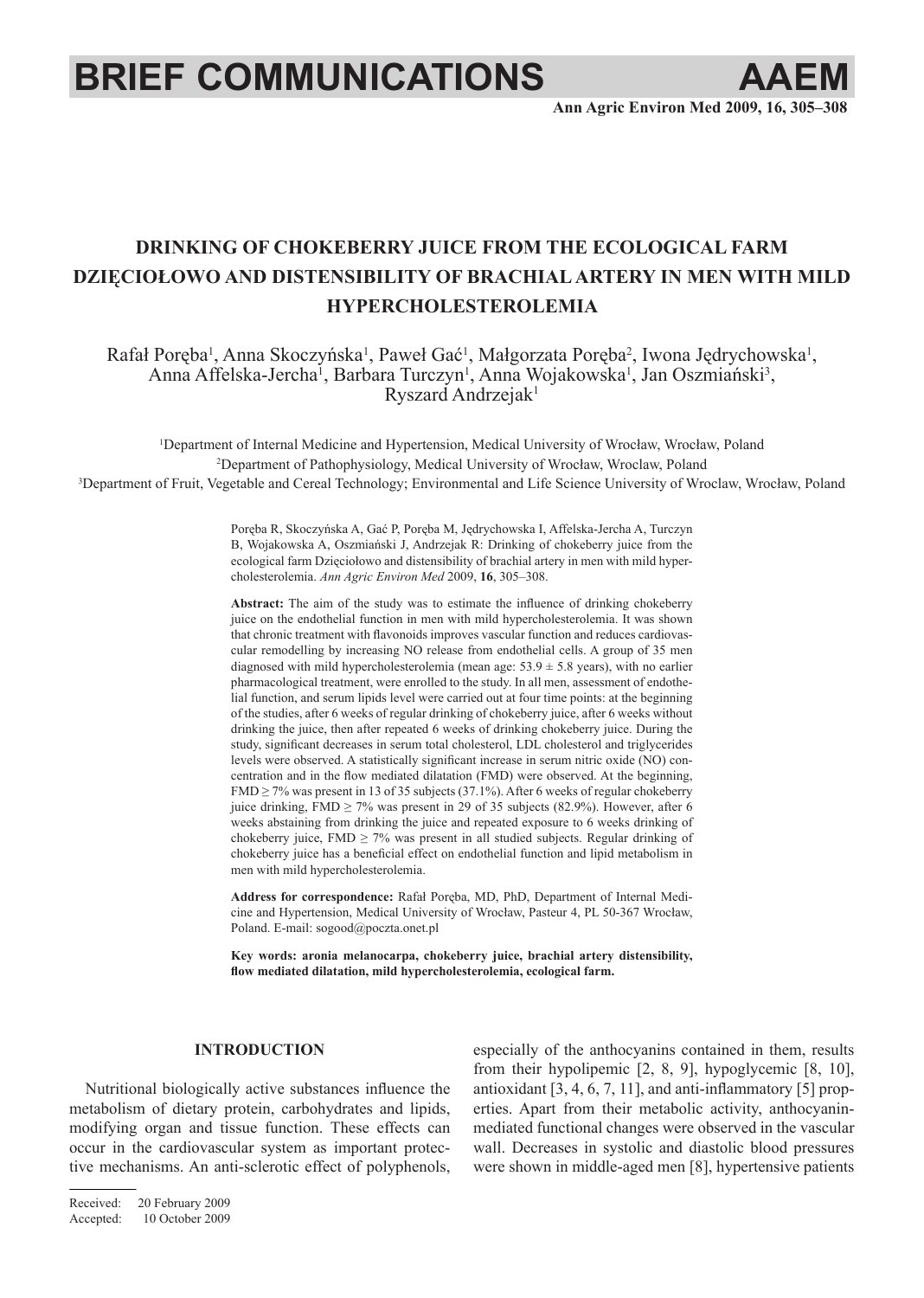[6], and in patients diagnosed with metabolic syndrome [2]. It was shown that chronic flavonoid treatment improves vascular function and reduces cardiovascular remodeling by an increased NO release from endothelial cells [1]. In this way, flavonoids can reduce cardiovascular risk, thus providing compounds valuable in cardiovascular prevention.

Multiple polyphenols and anthocyanins in particular are contained in the fruits of *Aronia melanocarpa*, a common plant in Europe and North America. The strongly coloured and pungently-flavored juice is widely used for juice and wine production. Due to its acrid taste, it effectively inhibits thirst, but it can also irritate the mucosa of the gastrointestinal tract. Recently, numerous observations indicate that *Aronia melanocarpa* fruit juice seems to be a suitable natural product for an anti-atherosclerotic diet.

The first stage of atherosclerosis involves dysfunction of endothelium. The normally functioning endothelium retains blood fluid within the vascular bed and controls vascular tone. One of the methods used to evaluate endothelial function is testing of brachial artery dilatation response to passive hyperemia (FMD, flow mediated dilatation). This non-invasive method is easily reproduced and applied. Hyperemia may increase flow by as much as 20%. The decreased FMD values are associated with the classic atherosclerosis risk factors, such as hyperlipidemia, hypertension, diabetes mellitus, smoking, high body mass index, postmenopausal period, and older age. The FMD level is influenced by many factors, such as baseline artery diameter (smaller arteries feature a relatively higher capacity to dilate), site and duration of occlusive compression of the brachial artery, and type of meals consumed (lipid-rich meals impair FMD more than carbohydrate-rich meals).

However, no reference FMD values have been defined, and mean FMD differs widely between studies, overlapping between populations. In some studies, a value of 5%, 7%, 8% or even 10% is considered normal. Additionally, it must be remembered that FMD may fluctuate by as much as 20–25% if measured on consecutive days.

The test of artery dilation response represents an indirect index of the capacity of endothelial cells to release nitric oxide. Nitric oxide, synthesized from L-arginine, is one of the main compounds released by the endothelium. This substance is a vasodilator and inhibitor of platelet aggregation and has an important protective role in preventing vasospasm and thrombus formation.

The aim of this study was to estimate the influence of chokeberry juice consumption on the endothelial function by assessment of brachial artery relaxation, and determination of serum nitric oxide level in men with mild hypercholesterolemia.

# **Materials and methods**

A group of 35 men diagnosed with the mild hypercholesterolemia (the total serum cholesterol was slightly higher than 200 mg/dl), with no earlier pharmacological

treatment, were enrolled to the study. Mean age of the studied subjects was  $53.9 \pm 5.8$  years, mean height  $177.2 \pm$ 6.8 cm, mean weight  $86.2 \pm 10.8$  kg, and mean body mass index (BMI)  $27.4 \pm 2.9$  kg/m<sup>2</sup>. Mean total blood cholesterol concentration in the study group was  $252.1 \pm 59.3$ mg/dl, mean concentration of LDL cholesterol was 160.9 ± 50.8 mg/dl, mean concentration of HDL cholesterol was  $49.5 \pm 11.8$  mg/dl, and mean concentration of triglycerides amounted to  $207.9 \pm 123.6$  mg/dl. All men were occupationally active, in general led a healthy lifestyle with regular physical efforts, they did not smoke cigarettes and did not abuse alcohol. All of the patients had optimum or high normal values of blood pressure.

In all the men, assessment of functional and biochemical endothelial function, and serum lipids level were carried out at four time points: at the beginning (I), after 6 weeks of regular chokeberry juice drinking (II), after 6 weeks abstaining from drinking of the juice (III), then after 6 weeks of repeated exposure to chokeberry juice drinking (IV). During the study, the participants did not changed neither their life style nor diet. They did not declare consumption of any other products rich in vitamins A and E in their diet.

Written informed consent was obtained from all volunteers taking part in the study. The study was approved by the Local Ethics Committee, No. KB – 1016/2003.

The 100% chokeberry juice obtained naturally from the Dzięciołowo ecological farm (A. M. Lech, Poland) was drunk in the amount of 250 ml per 24 hours. The content of phenolic compounds in the juice (mg/100ml) was as follows [6]: neochlorogenic acid 49.21; chlorogenic acid 45.50; (-)epicatechin 1.48; p-coumaric acid derivative 0.40; polymeric procyanidins 293.38; quercetin 3-rutinoside 1.68; quercetin 3-galactoside 2.83; quercetin 3-glucoside 2.25; quercetin 3-vicianoside 1.15; quercetin 3-robinobioside 1.17; eriodietyol 3-7-glucouronide 7.86; cyanidin 3 galactoside 12.49; cyanidin 3-glucoside 0.71; cyanidin 3 arabinoside 5.12; cyanidin 3-xyloside 0.59; cyanidin 0.22; total 426.04.

Laboratory tests on fasting venous blood were carried out four times. Blood lipid levels were assessed with the use of routine methods. Concentrations of total cholesterol, low density lipoprotein cholesterol (LDL-C), high density lipoprotein cholesterol (HDL-C), and triglycerides (TG) were measured using enzymatic assay (Spinreact). Nitric oxide concentration (NO) was measured by colorimetric nitrite/nitrate method  $(NO<sup>27</sup>/NO<sup>37</sup>)$  using kits of R&D Systems (Minneapolis, USA). Because NO released from cells rapidly auto-oxidizes to yield nitrite  $(NO<sup>2</sup>)$ , which interacts with hemoglobin turning to nitrate  $(NO<sup>3</sup>)$ , it was measured indirectly by determination of nitrite/nitrate.

The assessment of brachial artery relaxation was performed in standard conditions: the same time of day (between 08:00–09:00 am), after an overnight fast in a room with constant air humidity at 23°C with the subjects in the study in a supine position after a 10-minut rest. A blood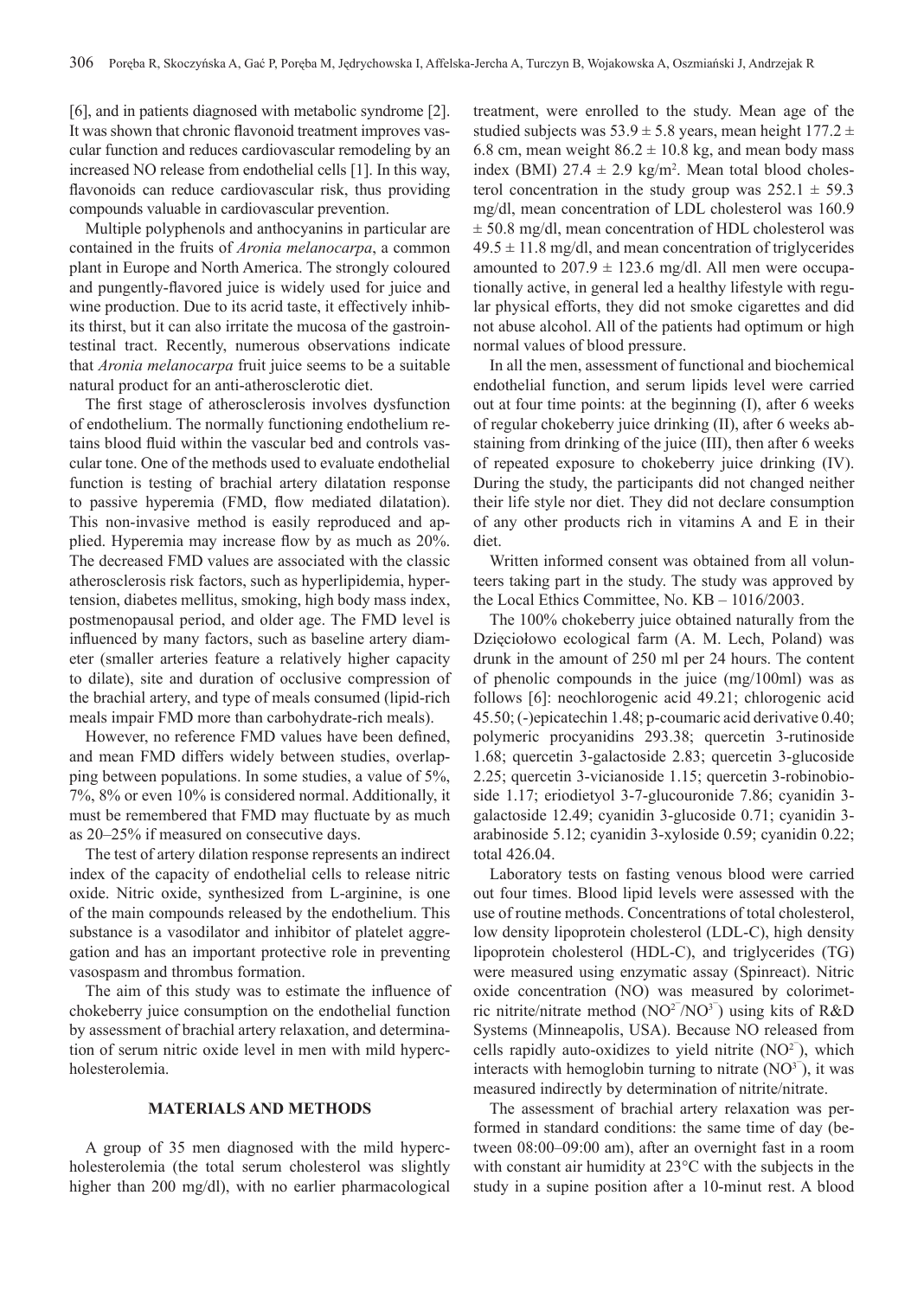pressure cuff was placed around the arm. Brachial artery diameter was visualized 5–10 cm above the elbow on Bmode imaging using an ALOKA device equipped with a 7.5 MHz linear transducer. Baseline flow hemodynamic parameters and maximal arterial lumen diameter in diastole (B1) were measured. The blood pressure cuff was inflated to 50 mmHg above systolic pressure for 5 minutes. The image of the artery was recorded continuously until 5 minutes after the cuff deflation. The cuff was then released, and arterial lumen diameter was measured two minutes after deflating the cuff, during diastole (B2). Change in brachial artery diameter (BAD), and flow mediated dilatation (FMD) were calculated according to the formulas: change in BAD: B2–B1 (mm), and FMD: [(B2-B1)/B1]x100%.

Statistical analysis was performed with the use of Statistica PL 6.0 programme (Stat Soft, Poland). Means (x) and standard deviations (SD) were given. Distribution of the variables was checked with W-Shapiro-Wilk test. ANOVA Friedman test was then used because the variables manifested a non-parametric distribution. Statistically significant differences between the means were estimated using a *post-hoc* test. Values of  $p<0.05$  were accepted as indicating statistical significance.

This study was financially supported by the State Committee for Scientific Research, Grant No. KBN 094/ P06/2003.

#### **Results**

During the study, significant decreases in the levels of serum total cholesterol (I *vs.* III:  $p<0.05$ ; I *vs.* IV:  $p<0.01$ ), LDL cholesterol (I *vs.* IV: p<0.05), and triglyceride (I *vs.* II: p<0.05; I *vs.* III: p<0.01; I *vs.* IV: p<0.01) were observed. HDL cholesterol concentration was similar in all measurements (Tab. 1).

A statistically significant increase in serum nitric oxide concentration was noted during the study (I *vs.* IV:  $p<0.01$ ; II *vs.* IV: p<0.05) (Tab. 1).

Mean value of brachial artery diameter, brachial artery diameter after occlusion, and change in brachial artery

**Table 2.** Baseline brachial artery diameter (B1), brachial artery diameter after occlusion (B2), change in brachial artery diameter (B2-B1), and flow mediated dilatation (FMD) in the study group ( $n = 35$  men) at the beginning of study (I), after 6 weeks of regular chokeberry juice drinking (II), and then after 6 weeks abstaining from juice drinking (III), and a repeated 6 weeks of chokeberry juice drinking (IV).

|    | Baseline<br>BAD(B1) | <b>BAD</b> after<br>occlusion | Change in<br>$BAD(B2-$             | <b>FMD</b>                         |
|----|---------------------|-------------------------------|------------------------------------|------------------------------------|
|    | [mg/dl]             | $(B2)$ [mg/dl]                | $B1$ ) [mm]                        | $\lceil\% \rceil$                  |
| I  | $3.81 \pm 0.62$     | $4.06 \pm 0.65$               | $0.25 \pm 0.06$                    | $6.54 \pm 1.30$                    |
| П  | $3.92 \pm 0.55$     | $4.29 \pm 0.62$               | $0.37 \pm 0.13$                    | $9.56 \pm 3.18$                    |
| Ш  | $3.90 \pm 0.51$     | $4.33 \pm 0.55$               | $0.42 \pm 0.06$                    | $10.83 \pm 1.35$                   |
| IV | $3.89 \pm 0.58$     | $4.32 \pm 0.63$               | $0.43 \pm 0.07$                    | $11.04 \pm 1.44$                   |
| p  | ns                  | ns                            | $I \nu s$ . II:<br>p<0.001         | $I \nu s$ . II:<br>p<0.001         |
|    |                     |                               | $I \nu s$ . III:<br>p<0.001        | $I \nu s$ . III:<br>p<0.001        |
|    |                     |                               | $I \nu s$ . IV:<br>p<0.001         | I $vs. IV:$<br>p<0.001             |
|    |                     |                               | $\Pi$ vs. $\Pi$ :<br>p<0.001       | II $\mathcal{V}$ s. III:<br>p<0.05 |
|    |                     |                               | II $\mathcal{V}$ s. IV:<br>p<0.001 | II $vs.$ IV:<br>p<0.01             |
|    |                     |                               |                                    |                                    |

BAD = brachial artery diameter

diameter are shown in Table 2. During the study, a significant increase in FMD (I *vs.* II: p<0.001; I *vs.* III: p<0.001; I *vs.* IV: p<0.001; II *vs.* III: p<0.05; II *vs.* IV: p<0.01) was observed (Tab. 2).

According to an earlier published study, we accepted the FMD value  $\geq$  7% to represent the standard. At the beginning, FMD  $\geq$  7% (with the mean value of 6.54%) was present in 13 of 35 subjects (37.1%). After 6 weeks of regular chokeberry juice drinking,  $FMD \ge 7\%$  (with mean value of 9.56%) was present in 29 of 35 subjects (82.9%). However, after 6 weeks abstaining from juice drinking, and then repeated exposure to 6 weeks of chokeberry juice drinking, FMD  $\geq$  7% (mean value 10.83% and 11.04%, respectively) was present in all study subjects.

**Table 1.** Serum lipids and nitric oxide (NO) concentration in the study group (n = 35 men) at the beginning of study (I), after 6 weeks of regular chokeberry juice drinking (II), then after 6 weeks abstaining from drinking the juice (III), and after 6 weeks of a repeated exposure to chokeberry juice drinking (IV).

|              | Total cholesterol<br>[mg/dl] | LDL cholesterol<br>[mg/dl] | HDL cholesterol<br>[mg/dl] | Triglycerides<br>[mg/dl] | N <sub>O</sub><br>[ng/dl] |
|--------------|------------------------------|----------------------------|----------------------------|--------------------------|---------------------------|
| $\mathbf{I}$ | $252.1 \pm 59.3$             | $160.9 \pm 50.8$           | $49.5 \pm 11.8$            | $207.9 \pm 123.6$        | $2.26 \pm 1.04$           |
| $\mathbf{I}$ | $240.7 \pm 35.3$             | $163.8 \pm 69.4$           | $47.8 \pm 9.9$             | $155.7 \pm 42.4$         | $2.42 \pm 1.54$           |
| III          | $227.1 \pm 54.9$             | $142.9 \pm 54.0$           | $49.8 \pm 11.7$            | $144.6 \pm 57.2$         | $2.68 \pm 1.78$           |
| V            | $221.9 \pm 39.0$             | $143.3 \pm 69.9$           | $50.7 \pm 12.3$            | $138.7 \pm 47.2$         | $3.47 \pm 2.46$           |
| p            | I vs. III: $p<0.05$          | I vs. IV: $p<0.05$         | ns                         | I vs. II: $p<0.05$       | I vs. IV: $p<0.01$        |
|              | I vs. IV: $p<0.01$           |                            |                            | I vs. III: $p<0.01$      | II vs. IV: $p<0.05$       |
|              |                              |                            |                            | I vs. IV: $p<0.01$       |                           |